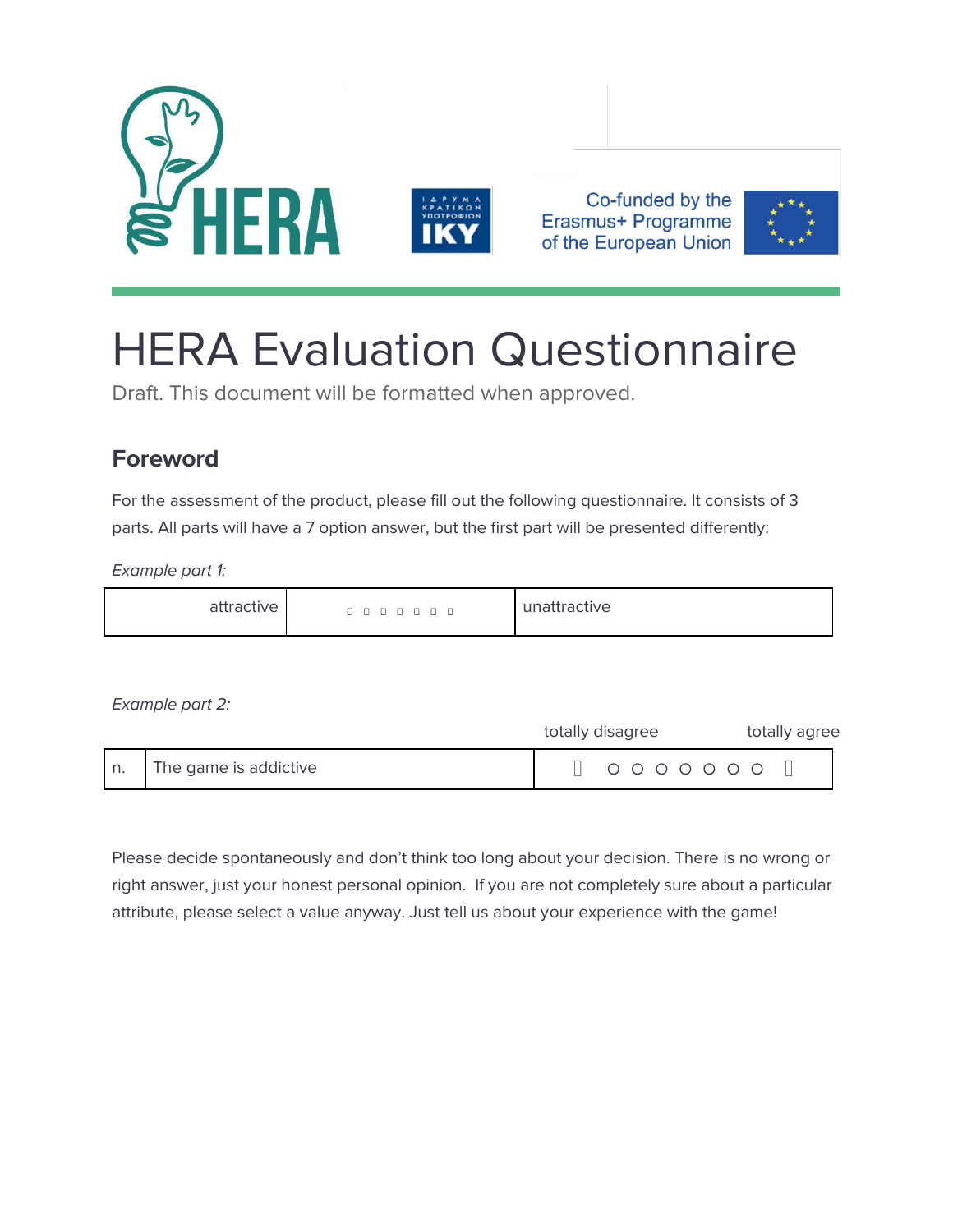# **Usability and UX: UEQ**

| 1              | annoying           | $\Box$<br>$\Box$                                                                                                           | enjoyable                  |
|----------------|--------------------|----------------------------------------------------------------------------------------------------------------------------|----------------------------|
| $\overline{2}$ | not understandable | $\Box$<br>$\Box$<br>$\begin{array}{ccc} \Box & \Box \end{array}$<br>$\Box$<br>$\Box$<br>0                                  | understandable             |
| 3              | creative           | $\Box$<br>$\Box$<br>0<br>$\Box$<br>о<br>о<br>$\Box$                                                                        | dull                       |
| 4              | easy to learn      | $\Box$<br>0<br>$\Box$<br>$\Box$<br>$\Box$<br>$\Box$<br>$\Box$                                                              | difficult to learn         |
| 5              | valuable           | $\Box$<br>0<br>$\Box$<br>$\Box$                                                                                            | inferior                   |
| 6              | boring             | $\begin{array}{cccccccccccccc} 0 & 0 & 0 & 0 \end{array}$<br>$\Box$<br>о<br>$\Box$<br>$\Box$                               | exciting                   |
| 7              | not interesting    | $\Box$<br>$\Box$<br>$\Box$<br>0<br>$\Box$<br>$\begin{array}{ccc} & & & \\ \Box & & \Box \end{array}$                       | interesting                |
| 8              | unpredictable      | $\Box$<br>о<br>$\Box$<br>$\Box$<br>$\Box$<br>$\Box$<br>$\Box$                                                              | predictable                |
| $\mathsf 9$    | fast               | $\Box$<br>$\begin{array}{cccccccccccccc} 0 & 0 & 0 & 0 & 0 \end{array}$<br>$\Box$<br>0                                     | slow                       |
| 10             | inventive          | $\begin{array}{cccccccccccccc} 0 & 0 & 0 & 0 & 0 & 0 \end{array}$<br>$\begin{array}{ccc} & & \\ \Box & & \Box \end{array}$ | conventional               |
| 11             | obstructive        | $\begin{array}{cccccccccccccc} 0 & 0 & 0 & 0 & 0 \end{array}$<br>о<br>$\Box$<br>$\Box$                                     | supportive                 |
| 12             | good               | $\Box$<br>$\Box$<br>$\begin{array}{cccccccccccccc} \Box & \Box & \Box & \Box & \Box \end{array}$<br>$\Box$<br>0            | bad                        |
| 13             | complicated        | $\Box$<br>$\Box$<br>о<br>$\Box$<br>$\Box$<br>$\Box$<br>$\Box$                                                              | easy                       |
| 14             | unlikable          | $\Box$<br>$\Box$<br>$\Box$<br>$\Box$<br>$\Box$<br>$\Box$<br>0                                                              | pleasing                   |
| 15             | usual              | $\qquad \Box$<br>$\Box$<br>0<br>$\Box$<br>$\Box$<br>$\Box$<br>$\Box$                                                       | leading edge               |
| 16             | unpleasant         | $\Box$<br>о<br>$\Box$<br>0<br>0<br>$\Box$<br>$\Box$                                                                        | pleasant                   |
| 17             | secure             | о<br>$\Box$<br>$\Box$<br>$\Box$<br>$\Box$<br>O<br>$\Box$                                                                   | not secure                 |
| 18             | motivating         | $\Box$<br>$\Box$<br>о<br>$\Box$<br>$\Box$<br>$\Box$<br>$\Box$                                                              | demotivating               |
| 19             | meets expectations | $\begin{array}{ccc} \square & \square \end{array}$<br>$\begin{array}{cccccccccccccc} 0 & 0 & 0 & 0 & 0 & 0 \end{array}$    | does not meet expectations |
| 20             | inefficient        | .                                                                                                                          | efficient                  |
| 21             | clear              | $\begin{array}{cccccccccccccc} 0 & 0 & 0 & 0 & 0 \end{array}$<br>о<br>$\Box$<br>$\Box$                                     | confusing                  |
| 22             | impractical        | 0 0 0 0<br>$\Box$<br>$\Box$<br>$\Box$                                                                                      | practical                  |
| 23             | organized          | $\begin{array}{ccc} & & & \\ \Box & & \Box \end{array}$                                                                    | cluttered                  |
| 24             | attractive         | 0000000                                                                                                                    | unattractive               |
| 25             | friendly           | 0000000                                                                                                                    | unfriendly                 |
| 26             | conservative       | 0 0 0 0 0<br>$\begin{array}{ccc} \square & \square \end{array}$                                                            | innovative                 |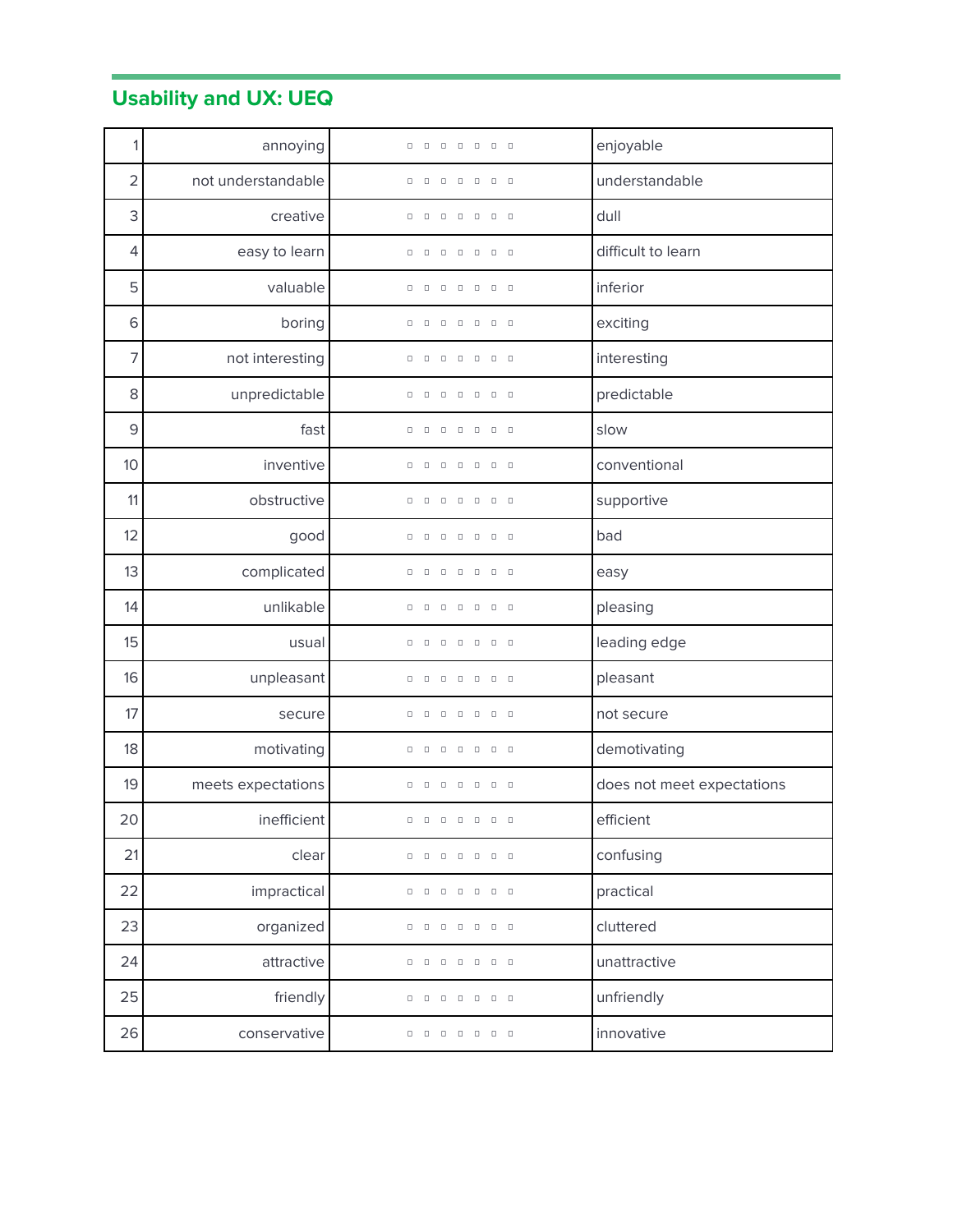## **Engagement**

|                |                                           | totally disagree                                                                                                     | totally agree   |          |
|----------------|-------------------------------------------|----------------------------------------------------------------------------------------------------------------------|-----------------|----------|
| E1             | I lost track of time                      | 0000000                                                                                                              |                 | E-F25 N1 |
| E <sub>2</sub> | I enjoyed playing the game                | $\begin{array}{ccccccccccccccccc} \circ & \circ & \circ & \circ & \circ & \circ & \circ \end{array}$<br>∩<br>$\circ$ |                 | $E-P20$  |
| E <sub>3</sub> | I felt skillful / competent               | $\circ \circ \circ \circ \circ$<br>∩<br>$\bigcirc$                                                                   | $\bigcap$       | E-C02/10 |
| E4             | I was deeply concentrated in the game     | $000000$<br>∩                                                                                                        | ∩               | $E-F28$  |
| E <sub>5</sub> | I felt that I could explore things        | $O$ $O$ $O$<br>$\bigcirc$<br>∩<br>∩                                                                                  | ∩               | $E-119$  |
| E <sub>6</sub> | Gameplay is challenging                   | $0000000$<br>∩                                                                                                       |                 | $E-H26$  |
| E7             | I was fast at reaching the game's targets | ∩<br>∩<br>$\bigcirc$<br>∩                                                                                            | $\circ$ $\circ$ | $E-C21$  |
| E <sub>8</sub> | It felt like a rich experience            | $\cap$<br>∩<br>∩<br>∩<br>∩                                                                                           | ∩               | $E-I30$  |

## **Learning and pedagogical aspects**

| E1             | I learnt something                                                            | 0000000         | L <sub>2</sub>  |
|----------------|-------------------------------------------------------------------------------|-----------------|-----------------|
| E <sub>2</sub> | Teamwork is key to get good results                                           | 0000000         |                 |
| E <sub>3</sub> | The game represents well real life situations                                 | $0000000$       | $\overline{4}$  |
| E4             | The game improved my problem solving skills                                   | $0000000$<br>◯  | L <sub>5</sub>  |
| E <sub>5</sub> | The game encompasses different learning<br>subjects into one                  | $0 0 0 0 0 0 0$ | PA <sub>2</sub> |
| E <sub>6</sub> | I feel motivated to learn other disciplines                                   | $0000000$<br>∩  | PA4             |
| E7             | The game helped me to understand how to<br>define problems and find solutions | $0 0 0 0 0 0 0$ | PA <sub>1</sub> |
| E <sub>8</sub> | The game allowed me to work with my<br>teammates                              | $0000000$       |                 |

#### **Free comments (open question)**

- 1. What I liked more in the game was…
- 2. What I liked less in the game was...
- 3. The game would be better if…
- 4. If I could add a scenario it would be…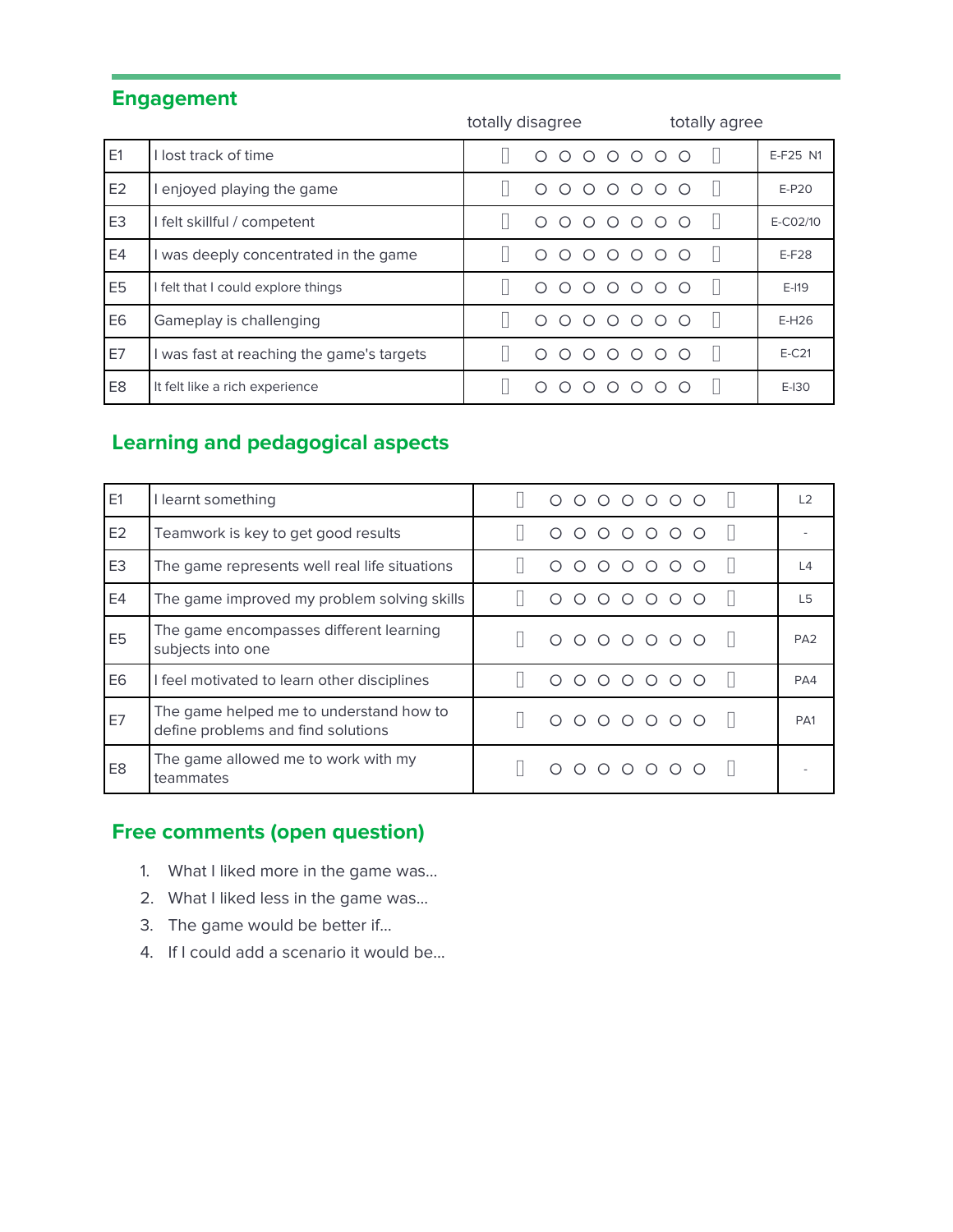# **Development of the questionnaire**

#### **Concept and requirements**

This questionnaire should focus on the evaluation of the experience and usefulness of HERA's serious game. For that, **user experience** (UX), **game experience** (GX) and **game engagement** (GE) are key elements. Besides these, we need to measure the **perceived usefulness** of the experience. The maximum time to complete the evaluation should be less than 5 minutes.

#### **Existing evaluation methods**

We've found in recent literature several questionnaires to evaluate most of the items listed above:

- UX: User Experience Questionnaire (UEQ) and its shortest version UEQ-S [\[1\]](https://paperpile.com/c/SK64uV/p5Tf)
- GX/GE:
	- Game Experience Questionnaire (GEQ-R) [\[2\]](https://paperpile.com/c/SK64uV/PGJx) [\[3\]](https://paperpile.com/c/SK64uV/tktJ)
	- Player Experience of Need Satisfaction (PENS) [\[3\]](https://paperpile.com/c/SK64uV/tktJ)
	- Game Engagement Questionnaire (GEngQ) [\[3\], \[4\]](https://paperpile.com/c/SK64uV/tktJ+RB7y)

#### **UEQ**

The UEQ contains 6 scales with 26 items in total:

- *Attractiveness*: Overall impression of the product. Do users like or dislike the product?
- *Perspicuity*: Is it easy to get familiar with the product? Is it easy to learn how to use the product?
- *Efficiency*: Can users solve their tasks without unnecessary effort?
- *Dependability*: Does the user feel in control of the interaction?
- *Stimulation*: Is it exciting and motivating to use the product?
- *Novelty*: Is the product innovative and creative? Does the product catch the interest of users?

The questionnaire consists of pairs of contrasting attributes that may apply to the product. The circles between the attributes represent gradations between the opposites. You can express your agreement with the attributes by ticking the circle that most closely reflects your impression.

The standard version of the UEQ is: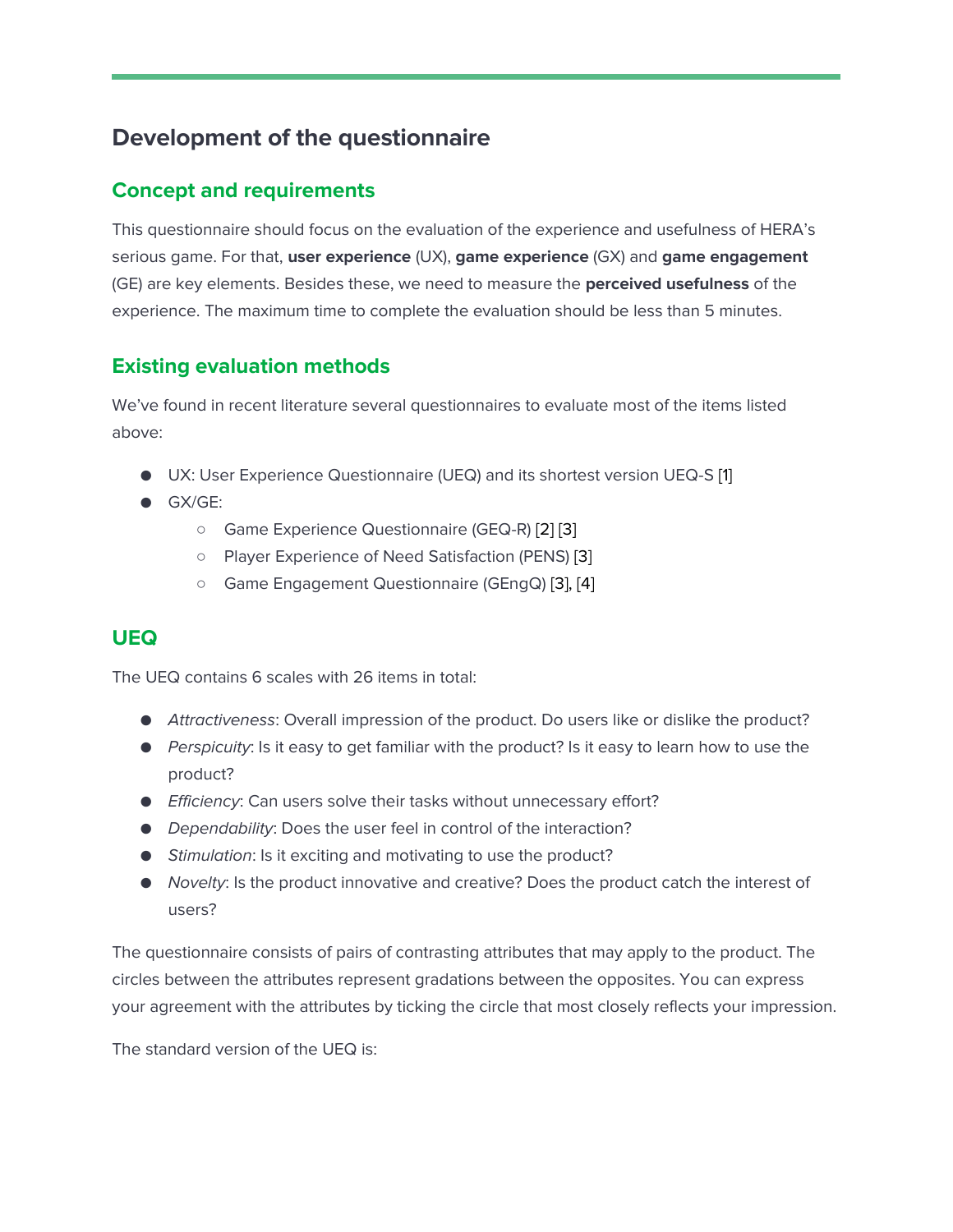|                    | 1        | $\overline{2}$ | 3       | 4       | 5       | 6       | 7       |                            |    |
|--------------------|----------|----------------|---------|---------|---------|---------|---------|----------------------------|----|
| annoying           | O        | $\circ$        | $\circ$ | $\circ$ | $\circ$ | $\circ$ | $\circ$ | enjoyable                  | 1  |
| not understandable | O        | O              | O       | O       | O       | O       | O       | understandable             | 2  |
| creative           | O        | $\circ$        | $\circ$ | $\circ$ | $\circ$ | $\circ$ | $\circ$ | dull                       | 3  |
| easy to learn      | O        | O              | O       | O       | O       | O       | O       | difficult to learn         | 4  |
| valuable           | $\circ$  | $\circ$        | $\circ$ | $\circ$ | $\circ$ | $\circ$ | $\circ$ | inferior                   | 5  |
| boring             | O        | O              | O       | O       | $\circ$ | O       | O       | exciting                   | 6  |
| not interesting    | $\circ$  | $\circ$        | $\circ$ | $\circ$ | $\circ$ | $\circ$ | $\circ$ | interesting                | 7  |
| unpredictable      | O        | O              | O       | O       | O       | O       | O       | predictable                | 8  |
| fast               | O        | $\circ$        | $\circ$ | $\circ$ | $\circ$ | $\circ$ | $\circ$ | slow                       | 9  |
| inventive          | O        | O              | O       | O       | O       | O       | O       | conventional               | 10 |
| obstructive        | O        | $\circ$        | $\circ$ | $\circ$ | $\circ$ | $\circ$ | O       | supportive                 | 11 |
| good               | O        | O              | O       | $\circ$ | O       | O       | O       | bad                        | 12 |
| complicated        | O        | O              | $\circ$ | $\circ$ | $\circ$ | $\circ$ | O       | easy                       | 13 |
| unlikable          | O        | O              | O       | O       | O       | O       | O       | pleasing                   | 14 |
| usual              | $\circ$  | $\circ$        | $\circ$ | $\circ$ | $\circ$ | $\circ$ | $\circ$ | leading edge               | 15 |
| unpleasant         | O        | O              | O       | O       | O       | O       | O       | pleasant                   | 16 |
| secure             | $\circ$  | $\circ$        | $\circ$ | $\circ$ | $\circ$ | $\circ$ | $\circ$ | not secure                 | 17 |
| motivating         | O        | O              | O       | O       | O       | O       | O       | demotivating               | 18 |
| meets expectations | O        | $\circ$        | $\circ$ | $\circ$ | $\circ$ | $\circ$ | O       | does not meet expectations | 19 |
| inefficient        | O        | O              | O       | O       | O       | O       | O       | efficient                  | 20 |
| clear              | O        | O              | $\circ$ | $\circ$ | $\circ$ | $\circ$ | O       | confusing                  | 21 |
| impractical        | O        | O              | O       | O       | O       | O       | O       | practical                  | 22 |
| organized          | O        | $\circ$        | $\circ$ | $\circ$ | $\circ$ | $\circ$ | $\circ$ | cluttered                  | 23 |
| attractive         | O        | O              | O       | O       | O       | O       | O       | unattractive               | 24 |
| friendly           | O        | $\circ$        | $\circ$ | $\circ$ | $\circ$ | $\circ$ | O       | unfriendly                 | 25 |
| conservative       | $\Omega$ | Ο              | O       | O       | O       | O       | O       | innovative                 | 26 |

The short UEQ-S version has 8 items:

| obstructive     | $0 0 0 0 0 0 0 0$ | supportive   |
|-----------------|-------------------|--------------|
| complicated     | $0 0 0 0 0 0 0 0$ | easy         |
| inefficient     | $0 0 0 0 0 0 0 0$ | efficient    |
| confusing       | 0000000           | clear        |
| boring          | $0 0 0 0 0 0 0 0$ | exciting     |
| not interesting | $0 0 0 0 0 0 0 0$ | interesting  |
| conventional    | $0 0 0 0 0 0 0 0$ | inventive    |
| usual           | $0 0 0 0 0 0 0 0$ | leading edge |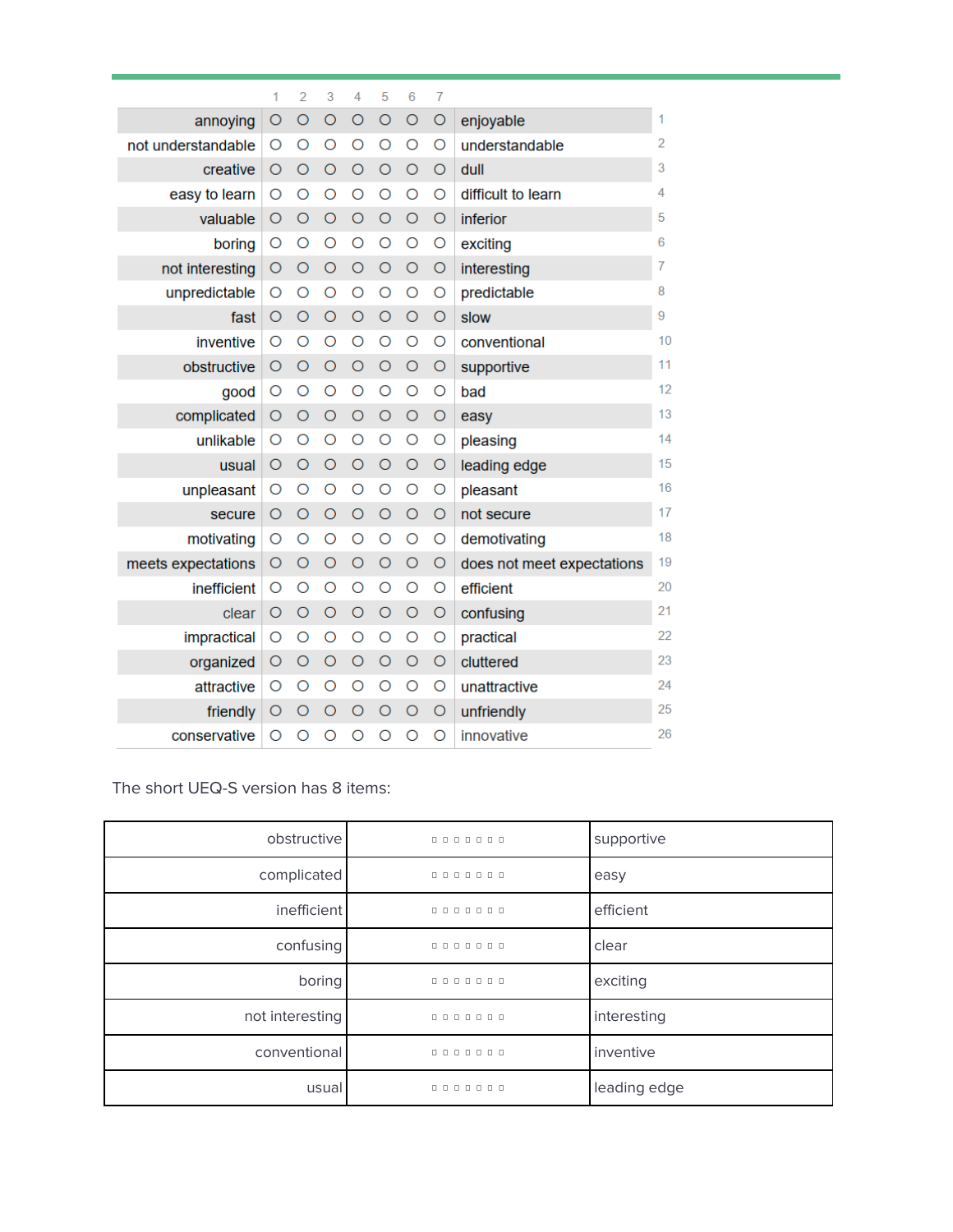# **GEQ-R**

The GEQ started as a 33 item questionnaire based on a 5-point Likert scale to measure the experience of the player [\[2\].](https://paperpile.com/c/SK64uV/PGJx) It was refined to 25 items in [\[3\].](https://paperpile.com/c/SK64uV/tktJ) 

| N                | <b>PREMISE</b>                            |                     |              | not at all slightly moderately fairly extremely |                           |                |
|------------------|-------------------------------------------|---------------------|--------------|-------------------------------------------------|---------------------------|----------------|
| P01              | I felt content                            | $\mathsf{O}\xspace$ | 1            | $\overline{2}$                                  | 3                         | $\overline{4}$ |
| CO <sub>2</sub>  | I felt skilful                            | $\mathsf O$         | 1            | $\overline{2}$                                  | 3                         | $\overline{4}$ |
| 103              | I was interested in the game's story      | $\circ$             | 1            | $\overline{2}$                                  | 3                         | 4              |
| P04              | I thought it was fun                      | $\circ$             | 1            | $\overline{2}$                                  | $\ensuremath{\mathsf{3}}$ | $\overline{4}$ |
| F <sub>0</sub> 5 | I was fully occupied with the game        | $\circ$             | 1            | $\overline{2}$                                  | $\ensuremath{\mathsf{3}}$ | 4              |
| P06              | I felt happy                              | $\circ$             | 1            | $\overline{2}$                                  | 3                         | 4              |
| <b>N07</b>       | It gave me a bad mood                     | $\circ$             | 1            | $\overline{2}$                                  | $\ensuremath{\mathsf{3}}$ | 4              |
| x08              | I thought about other things              | $\mathsf{O}\xspace$ | 1            | $\overline{2}$                                  | 3                         | $\overline{4}$ |
| x09              | I found it tiresome                       | $\mathsf{O}\xspace$ | 1            | $\overline{2}$                                  | $\ensuremath{\mathsf{3}}$ | $\overline{4}$ |
| C10              | I felt competent                          | $\circ$             | $\mathbf{1}$ | $\overline{2}$                                  | 3                         | $\overline{4}$ |
| x11              | I thought it was hard                     | $\circ$             | 1            | $\overline{2}$                                  | 3                         | $\overline{4}$ |
| x12              | It was aesthetically pleasing             | $\mathsf O$         | 1            | 2                                               | 3                         | $\overline{4}$ |
| F13              | I forgot everything around me             | $\mathsf{O}\xspace$ | 1            | $\overline{2}$                                  | 3                         | $\overline{4}$ |
| P14              | I felt good                               | $\mathsf{O}\xspace$ | 1            | $\overline{2}$                                  | 3                         | $\overline{4}$ |
| C15              | I was good at it                          | $\mathsf{O}\xspace$ | 1            | $\overline{2}$                                  | 3                         | $\overline{4}$ |
| x16              | I felt bored                              | $\mathsf O$         | 1            | $\overline{2}$                                  | 3                         | $\overline{4}$ |
| x17              | I felt successful                         | $\mathsf O$         | 1            | $\overline{2}$                                  | 3                         | 4              |
| 118              | I felt imaginative                        | $\circ$             | 1            | $\overline{2}$                                  | 3                         | 4              |
| <b>I19</b>       | I felt that I could explore things        | $\circ$             | 1            | $\overline{2}$                                  | $\ensuremath{\mathsf{3}}$ | $\overline{4}$ |
| P20              | I enjoyed it                              | $\circ$             | 1            | $\overline{2}$                                  | $\ensuremath{\mathsf{3}}$ | 4              |
| C <sub>21</sub>  | I was fast at reaching the game's targets | $\mathsf{O}\xspace$ | 1            | $\overline{2}$                                  | 3                         | $\overline{4}$ |
| T22              | I felt annoyed                            | $\mathsf{O}\xspace$ | 1            | $\overline{2}$                                  | 3                         | 4              |
| H <sub>23</sub>  | I felt pressured                          | $\mathsf O$         | 1            | $\overline{2}$                                  | $\ensuremath{\mathsf{3}}$ | $\overline{4}$ |
| T24              | I felt irritable                          | 0                   | 1            | $\overline{2}$                                  | 3                         | $\overline{4}$ |
| F25              | I lost track of time                      | $\mathsf O$         | $\mathbf{1}$ | $\mathbf 2$                                     | 3                         | $\Delta$       |
| x26              | I felt challenged                         | $\circ$             | $\mathbf{1}$ | $\overline{2}$                                  | 3                         | $\overline{4}$ |
| x27              | I found it impressive                     | $\mathsf{O}\xspace$ | 1            | $\overline{2}$                                  | 3                         | $\overline{4}$ |
| F <sub>28</sub>  | I was deeply concentrated in the game     | $\mathsf{O}\xspace$ | $\mathbf{1}$ | $\overline{2}$                                  | 3                         | 4              |
| T29              | I felt frustrated                         | $\mathsf O$         | 1            | $\overline{2}$                                  | 3                         | 4              |
| 130              | It felt like a rich experience            | 0                   | $\mathbf{1}$ | $\overline{2}$                                  | 3                         | 4              |
| F31              | I lost connection with the outside world  | $\mathsf{O}\xspace$ | 1            | $\overline{2}$                                  | 3                         | 4              |
| H32              | I felt time pressure                      | 0                   | $\mathbf{1}$ | $\overline{2}$                                  | 3                         | 4              |
| H33              | I had to put a lot of effort into it      | $\mathsf O$         | $\mathbf{1}$ | $\overline{2}$                                  | $\mathsf 3$               | $\overline{4}$ |

Originally, it contained 7 subscales: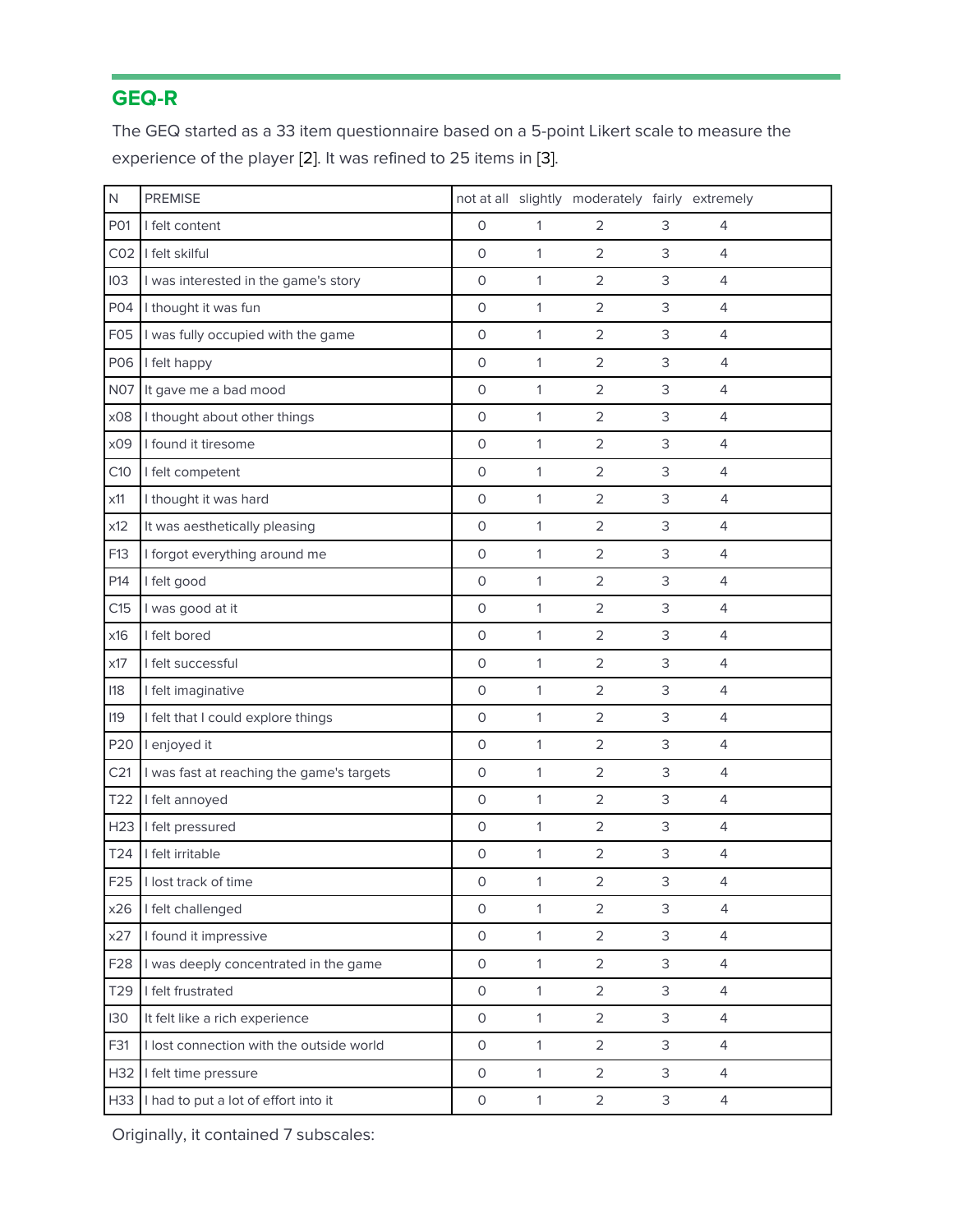- Immersion (I): 03, 12, 18, 19, 27, 30
- Flow (F): 05, 13, 25, 28, 31
- Competence (C): 02, 10, 15, 17, 21
- Tension (T): 22, 23, 24, 29
- Challenge (H): 11, 26, 32, 33
- Positive affect (P): 01, 04, 06, 14, 20
- Negative affect (N): 07, 08, 09, 16

Improvements proposed in [\[2\]](https://paperpile.com/c/SK64uV/PGJx) removed items 05, 23, 28, 32, tension and negative were merged as one subscale. Its validation proved that not all the subscales were reliable. GEQ-R was created from the original using 5 subscales (negative affect, tension and challenge were merged).

#### **PENS**

The questionnaire contains 19 items. It reviews the experience in terms of 5 components:

- Competence
- Autonomy
- Relatedness
- Immersion/presence
- Intuitive controls

All are measured using 3-item scales but immersion, which is a 9-item scale. It isranked on a 7 point Likert scale. It has been statistically validated. The questionnaire is copyrighted and therefore is not available to researchers.

## **GEngQ**

It's questionnaire to measure the level of engagement in video game-playing [\[3\], \[4\].](https://paperpile.com/c/SK64uV/tktJ+RB7y) Although its original acronym was GEQ, as it's found in the original literature available, It has been renamed to avoid confusion with the game experience questionnaire (GEQ). It's made of 19 items.

It was developed for commercial games, so it includes some items that do not fit in the study we are conducting, like "I feel scared". However, some items like "I lose track of time" are relevant for our subject. Since we need to measure other items, specific for the HERA game in particular, the engagement part of the HERA project will be tailored specifically and may include some of the most relevant items from the GEngQ.

The GEngQ is as follows: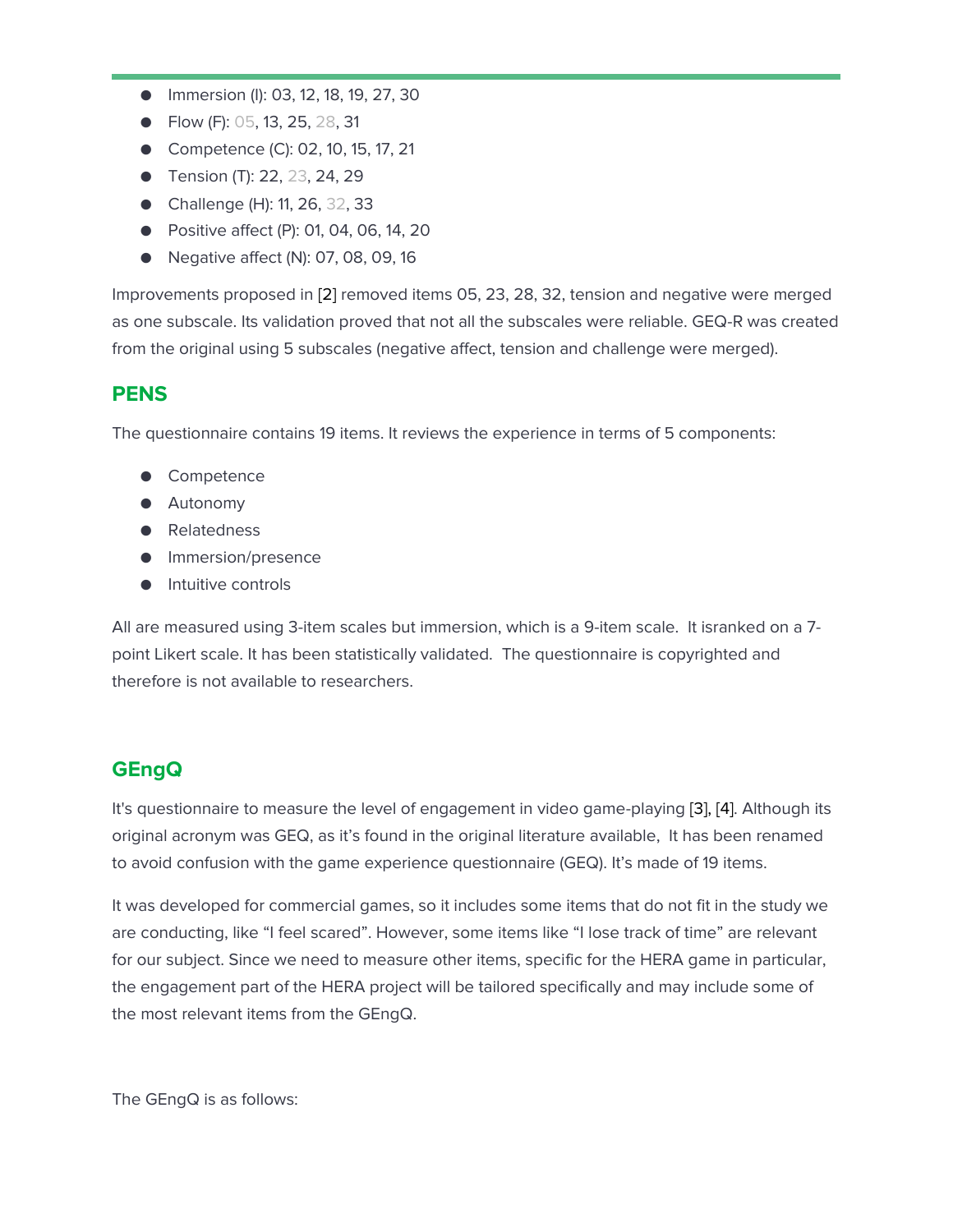|     |                                           | strongly disagree |              |                |   |                |  |  |
|-----|-------------------------------------------|-------------------|--------------|----------------|---|----------------|--|--|
| e1  | I lose track of time                      | $\mathbf 0$       | 1            | 2              | 3 | $\overline{4}$ |  |  |
| ?2  | Things seem to happen automatically       | $\mathbf 0$       | 1            | 2              | 3 | $\overline{4}$ |  |  |
| x3  | I feel different                          | $\Omega$          | $\mathbf{1}$ | $\overline{2}$ | 3 | $\overline{4}$ |  |  |
| x4  | I feel scared                             | $\Omega$          | 1            | $\overline{2}$ | 3 | $\overline{4}$ |  |  |
| 25  | The game feels real                       | $\Omega$          | 1            | $\overline{2}$ | 3 | $\overline{4}$ |  |  |
| x6  | If someone talks to me, I don't hear them | $\circ$           | 1            | $\overline{2}$ | 3 | $\overline{4}$ |  |  |
| ?7  | I get wound up (annoyed)                  | $\circ$           | 1            | $\overline{2}$ | 3 | $\overline{4}$ |  |  |
| x8  | Time seems to kind of stand still or stop | $\circ$           | 1            | $\overline{2}$ | 3 | $\overline{4}$ |  |  |
| 9   | I feel spaced out                         | $\circ$           | 1            | $\overline{2}$ | 3 | $\overline{4}$ |  |  |
| 10  | I don't answer when someone talks to me   | $\circ$           | 1            | $\overline{2}$ | 3 | $\overline{4}$ |  |  |
| 11  | I can't tell that I'm getting tired       | $\circ$           | 1            | $\overline{2}$ | 3 | $\overline{4}$ |  |  |
| 12  | Playing seems automatic                   | $\circ$           | 1            | $\overline{2}$ | 3 | $\overline{4}$ |  |  |
| 13  | My thoughts go fast                       | $\circ$           | 1            | $\overline{2}$ | 3 | $\overline{4}$ |  |  |
| 14  | I lose track of where I am                | $\circ$           | 1            | $\overline{2}$ | 3 | $\overline{4}$ |  |  |
| 15  | I play without thinking about how to play | $\circ$           | 1            | $\overline{2}$ | 3 | $\overline{4}$ |  |  |
| 16  | Playing makes me feel calm                | $\circ$           | 1            | $\overline{2}$ | 3 | $\overline{4}$ |  |  |
| 17  | I play longer than I meant to             | $\circ$           | 1            | $\overline{2}$ | 3 | $\overline{4}$ |  |  |
| e18 | I really get into the game                | $\circ$           | 1            | $\overline{2}$ | 3 | $\overline{4}$ |  |  |
| 19  | I feel like I just can't stop playing     | 0                 | 1            | $\overline{2}$ | 3 | $\overline{4}$ |  |  |

# **System Usability Scale (SUS)**

The System Usability Scale (SUS) [\[5\]](https://paperpile.com/c/SK64uV/k7O3) is a tool for measuring the usability. It consists of a 10 item questionnaire with five Likert scale response option. Originally created by John Brooke in 1986, it was designed to enable the evaluation of a wide variety of products and services, including hardware, software, mobile devices, websites and applications, being a general questionnaire. It has been referenced in over 1300 articles and publications, becoming an industry standard. It is easy to complete, reliable on small samples and valid, according to all previous research.

However. the scoring system is somewhat complex. The results are not percentages and should be normalized to produce a percentile ranking.

When a SUS is used, participants are asked to score the following 10 items with one of five responses that range from Strongly Agree to Strongly disagree:

strongly disagree strongly agree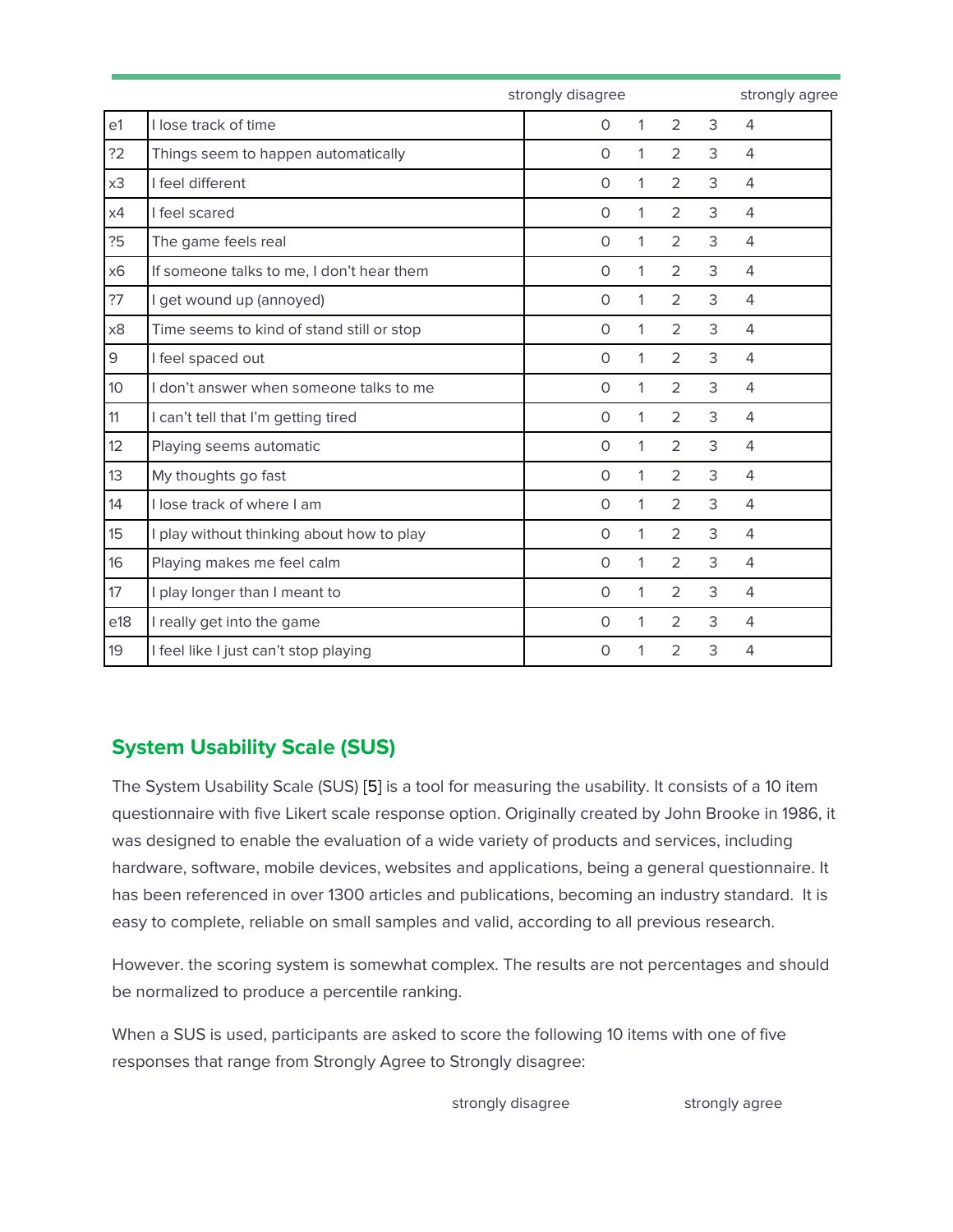|                 | I think that I would like to use this system frequently                                      | $\Omega$ |   | $\mathcal{P}$  | 3 | 4              |
|-----------------|----------------------------------------------------------------------------------------------|----------|---|----------------|---|----------------|
| 2               | I found the system unnecessarily complex                                                     | $\Omega$ |   | $\mathcal{L}$  | 3 | 4              |
| 3               | I thought the system was easy to use                                                         | $\Omega$ |   | $\mathcal{P}$  | 3 | 4              |
| 4               | I think that I would need the support of a technical<br>person to be able to use this system | $\Omega$ |   | $\mathcal{P}$  | 3 | 4              |
| 5               | I found the various functions in this system were well<br>integrated                         | $\Omega$ |   | $\mathcal{P}$  | 3 | $\overline{4}$ |
| 6               | I thought there was too much inconsistency in this<br>system                                 | $\Omega$ | 1 | $\overline{2}$ | 3 | 4              |
| 7               | I would imagine that most people would learn to use<br>this system very quickly              | $\Omega$ |   | 2              | 3 | 4              |
| 8               | I found the system very cumbersome to use                                                    | $\Omega$ |   | $\mathcal{P}$  | 3 | 4              |
| 9               | I felt very confident using the system                                                       | $\Omega$ |   | $\mathcal{P}$  | 3 | 4              |
| 10 <sup>°</sup> | I needed to learn a lot of things before I could get<br>going with this system               | $\Omega$ |   | $\mathcal{P}$  | 3 | 4              |

Interpreting scoring can be complex. The participant's scores for each question are converted to a new number, added together and then multiplied by 2.5 to convert the original scores of 0-40 to 0-100. Though the scores are 0-100, these are not percentages and should be considered only in terms of their percentile ranking.

Based on research, a SUS score above a 68 would be considered above average and anything below 68 is below average, however the best way to interpret your results involves "normalizing" the scores to produce a percentile ranking [\[6\].](https://paperpile.com/c/SK64uV/EzYg)